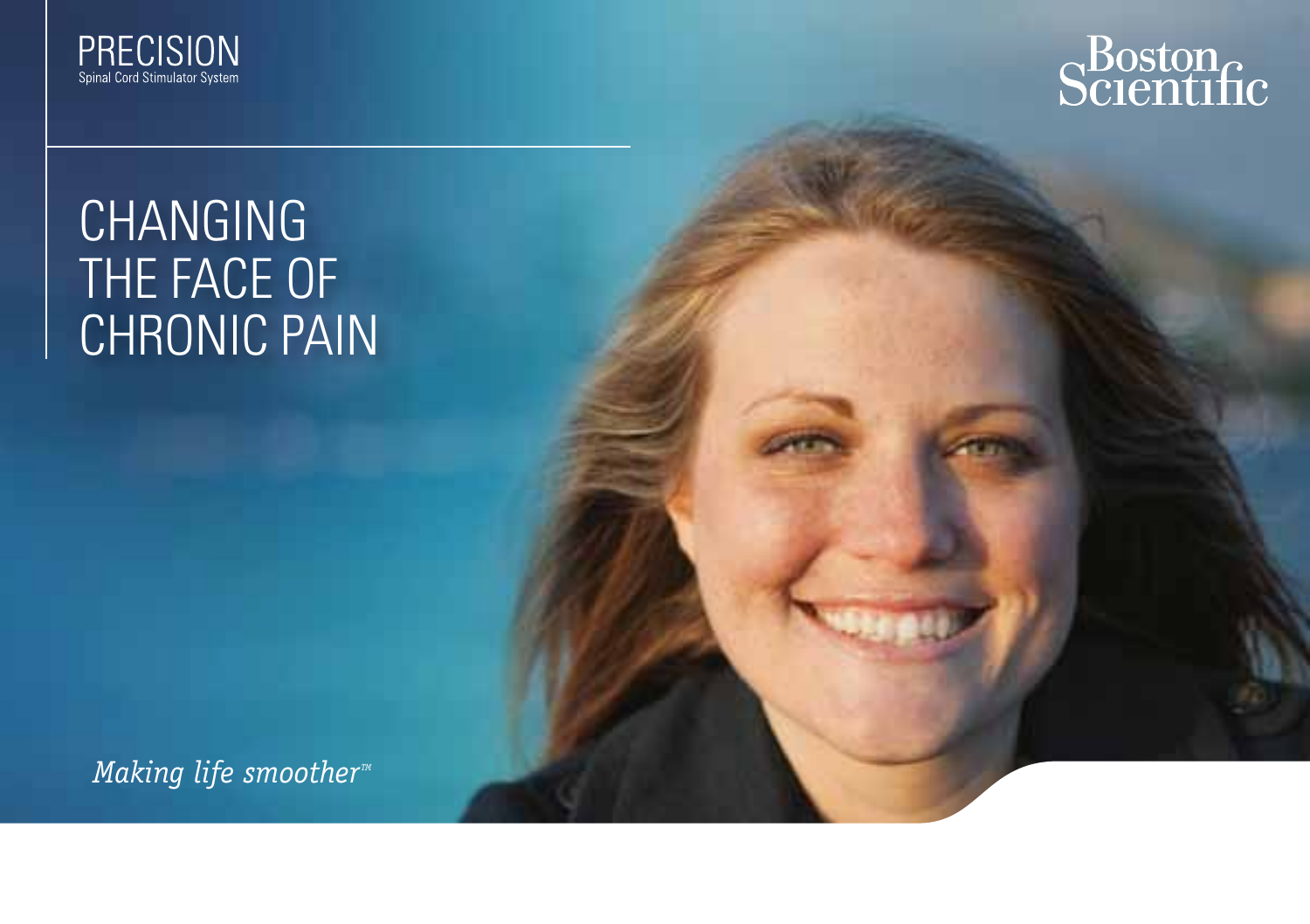Chronic pain affects approximately one in five adults impacting their ability to lead productive working, social and family lives. Many people suffer with chronic pain for at least two years with some people enduring it for up to twenty years or more.<sup>1</sup>

Given the complexity of chronic pain with its different causes and symptoms, it is often difficult to identify the exact cause of the pain or indeed how best to manage it. It is not unusual for someone to undergo a considerable healthcare journey before arriving at the most suitable treatment option.

The treatment of chronic pain does vary from person to person but there are some general patterns. At this point in time it is the recommendation of your doctor that you consider Spinal Cord Stimulation (SCS) Therapy for the treatment of your chronic pain. Whilst SCS Therapy does not cure chronic pain it can provide effective relief in addition to medications or other treatments.

1 Breivik et al "Survey of chronic pain in Europe: prevalence, impact on daily life, and treatment" Eur J Pain 2006; 10:287-33

### About Chronic Pain **About Chronic Pain** Spinal Cord Stimulation Today

For more than 40 years, doctors have been using Spinal Cord Stimulation Therapy for when other pain treatments are not working well.

To date, around the world, over 350,000 people have been helped by SCS<sup>2</sup> Therapy, allowing them to reclaim their lives from the physical and emotional ravages of chronic pain.

The Boston Scientific Precision SCS System is indicated as an aid in the management of chronic intractable pain.

In this booklet you will learn about this safe and effective technological advancement that has been helping people over many years. At the same time it will give you something else just as important:

#### Real hope for a better tomorrow.

2 Medtronic. About Chronic Pain. http://www.medtronic.com/patients/chronic-pain/about/<br>index.htm Accessed April 2012

"After my implant of the Precision Plus SCS System, I can now manage my pain. My pain no longer manages me."

#### Robert | Low Back Pain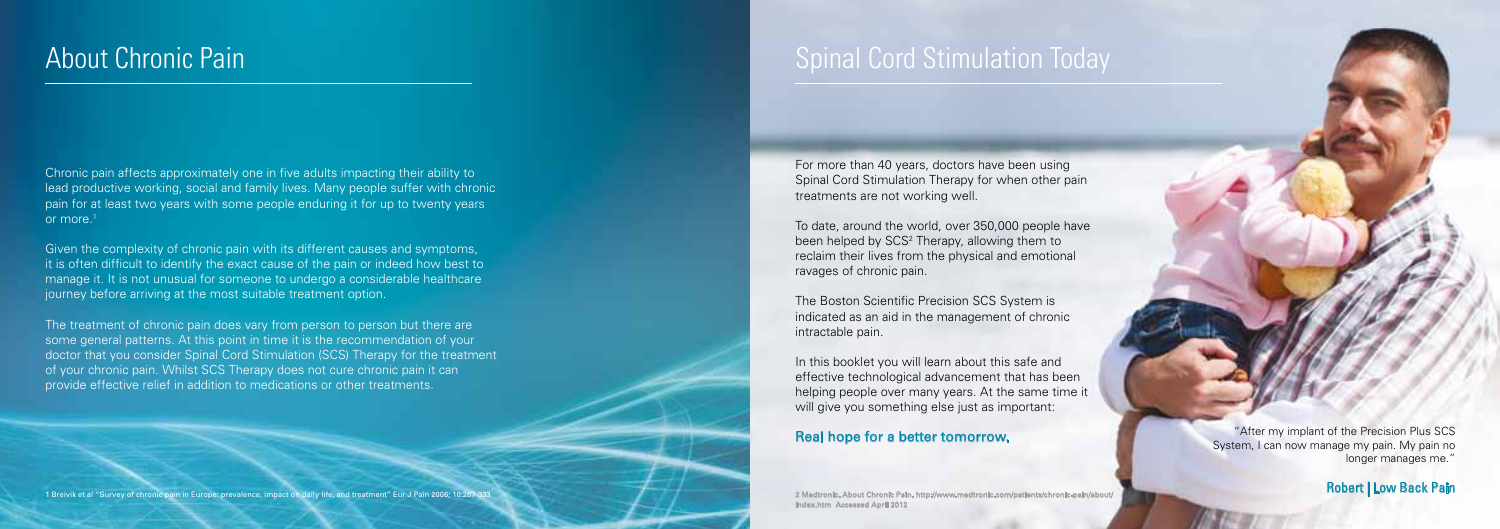A small pulse generator  $\bullet$  and insulated wires 3 are implanted in to the body, near the spinal column.

Directed by an external remote control, electrical impulses from the pulse generator mask pain signals as they travel to the brain 4 – where they're perceived as a gentle, tingling feeling called parasthesia **6** 

The intended result is a soothing, smoothing sensation without the need for major surgery. Pain signals are masked while the therapy is active.

## How Spinal Cord Stimulation Works

SCS Therapy starts with this simple, basic premise: Since pain is carried by electrical nerve impulses along the spinal cord to the brain, intervening in the nervous system's impulse flow is key to managing pain. Pain travels along nerve fibres through the spinal cord to the brain. **1** 

1 **Pain Signals** to Brain

4

Masked Pain Signals to Brain



2 Implantable Pulse Generator

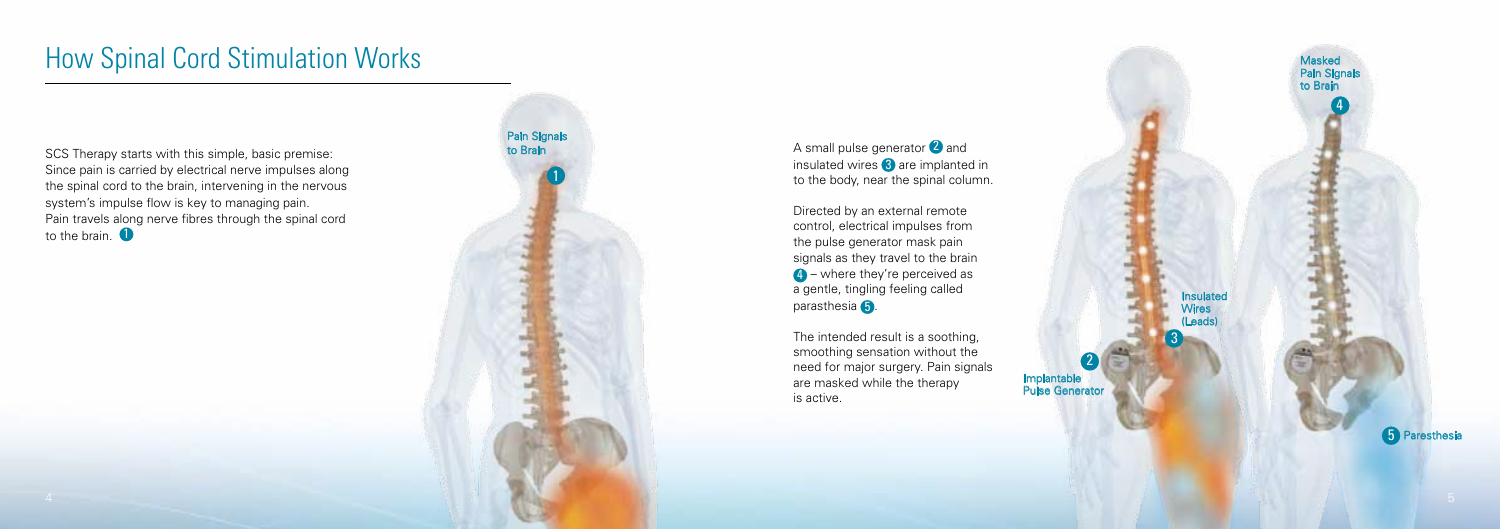### About Precision SCS Systems

#### FACT NR.1

**SCS can work where other therapies haven't**  SCS may help manage intractable pain even when other therapies have failed.

If your doctor recommends SCS for your pain condition, you can try out a temporary system before final implantation.

#### FACT NR. 2 **You can "trial" SCS first**

#### FACT NR. 3 **SCS is reversible**

Even though your leads are surgically implanted, they can be disconnected or removed by your doctor, as needed.

Precision Spectra™ System Rechargeable system

#### FACT NR.4 **Medications can work with SCS**

While SCS itself does not require medication to block pain signals, it can be used in conjunction with pharmaceuticals, if necessary.

## Facts About Spinal Cord Stimulation

**Precision Novi™ System** Non-Rechargeable system



Cordless Remote

Cordless Remote **Control** Implantable Pulse Generator

The Precision SCS Systems utilises 16 independently programmed power sources (32 for Spectra System) designed to tailor stimulation to target your specific pain areas.

The system's cordless remote control allows you to adjust stimulation as needed. If you have been implanted with a Precision rechargeable system, you can easily recharge (except Novi) your device to fit your lifestyle, you decide when and where. The Precision SCS Systems were designed to make your life smoother.

7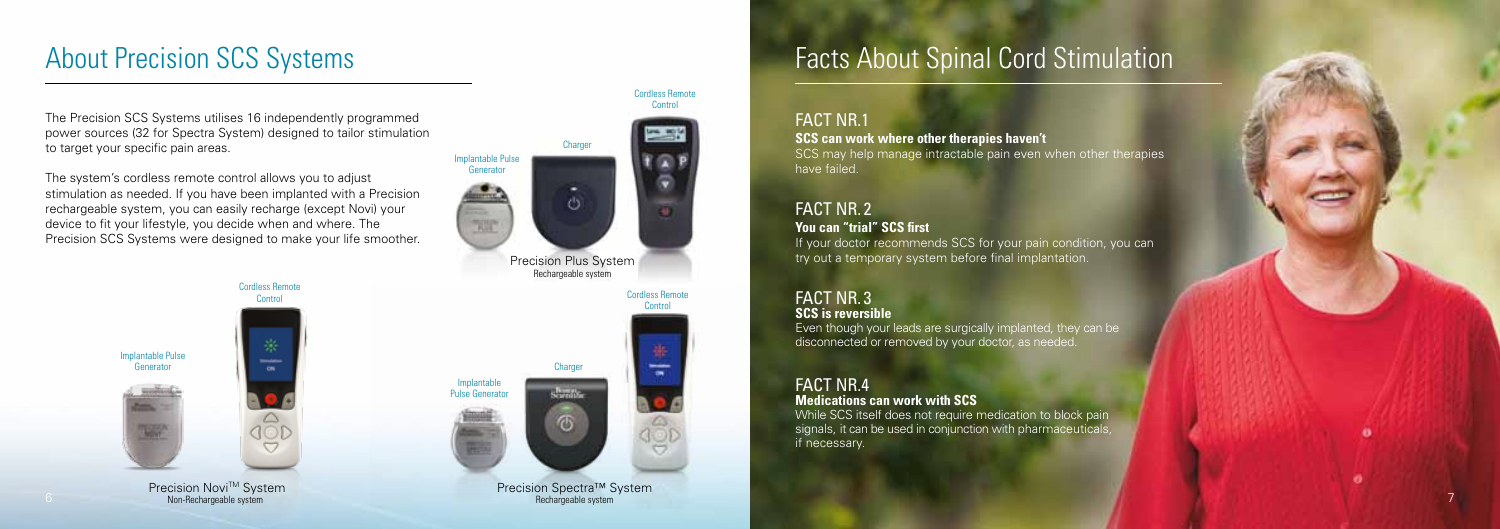# The Trial Procedure<br>Sample the Therapy

## Your Trial System Includes:

If you're like many chronic pain patients, you've tried a number of therapies, surgeries and medication to try and manage your pain– only to be disappointed.

We understand that the prospect of trying yet another chronic pain management therapy can be frustrating. One of the benefits of SCS is that it is possible for you to experience the therapy in a minimally invasive way.

Once you've spoken to your Pain Management Specialist about SCS, you're ready for something commonly known as "the trial". It's your chance to experience firsthand how SCS can make your life smoother.

If SCS Therapy meets your and your physician's expectations, it can be implanted permanently. If not, the leads can be removed.

Remote Control An easy-to-use device you can use to adjust your therapy.

#### Leads

Small, flexible, implantable wires that deliver pain-masking stimulation to the spinal cord. You may have one or two leads.



External Trial Stimulator Placed outside the body, it generates tiny pain-masking electrical impulses.



Cables Connect the leads to your external trial stimulator.

#### What to Expect During Surgery

During the trial procedure, your Pain Specialist will place flexible leads under your skin in the epidural space (near the spinal cord). The end of each lead has contacts that deliver pain-masking signals to the spinal cord. These leads will be connected to your external trial stimulator.

In general, you will be awake to give feedback about the therapy so that your Pain Specialist can ensure proper placement of the stimulation leads. This is an important time for you to communicate whether or not you are feeling paresthesia.

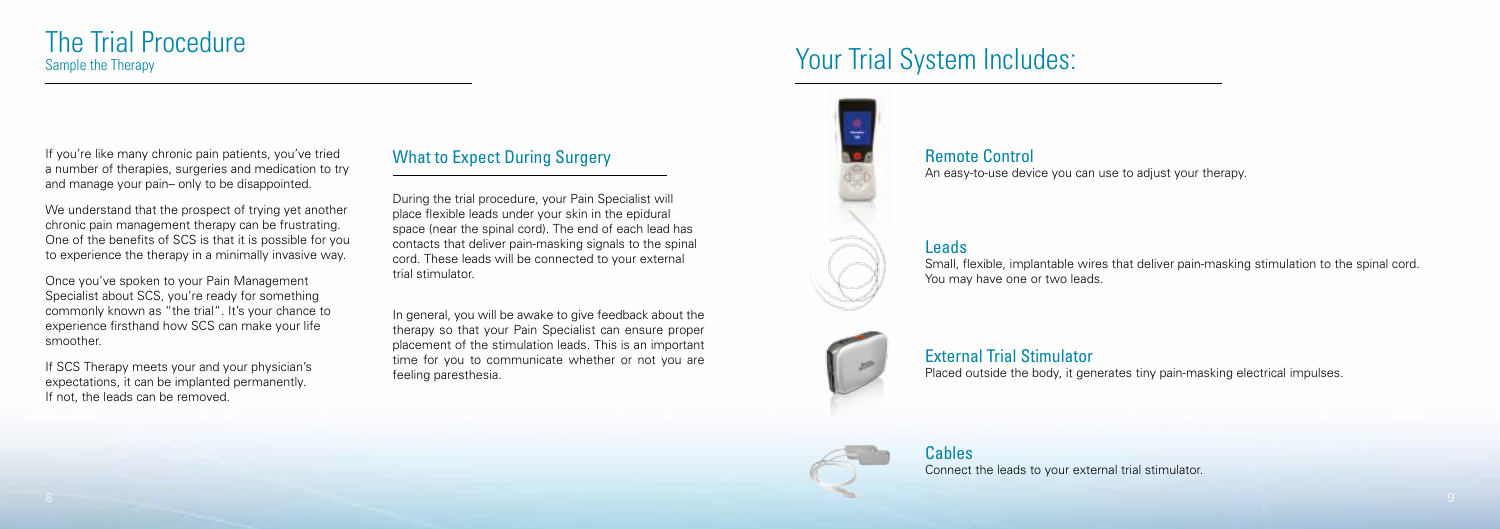#### Q: Is spinal cord stimulation safe?

A: Yes, spinal cord stimulation has been proven safe and effective<sup>3</sup> and has been in use for decades. Over 350,000 people worldwide have been successfully treated with SCS Therapy<sup>4</sup>. You should review the risks of SCS with your physician.

A: People differ in the amount of pain relief they receive with SCS therapy. Many people experience a reduction in pain sensations. The trial procedure will help you determine the amount of relief you may receive.

#### Q: Will I be totally pain-free with SCS?

A: For some patients, SCS works well enough that pain medications are no longer needed. For others, it can mean a reduction in the amount of pain medication they need. Always consult your doctor before changing your dosage.

#### Q: Will SCS allow me to be free of pain medications?

A: For several weeks after the procedure you will be asked to restrict your physical activity. Once that period is over, Precision SCS System is designed to help you lead a healthy and active lifestyle. However, you should always consult your doctor before resuming activity after surgery or before engaging in physical activities.

A: As with any surgical procedure, there are risks. Please discuss these risks with your physician and review the back cover of this brochure.

### Q: When can I resume my usual activity?

#### Q: Are there risks associated with SCS?

### F AQs

3 Kumar K, Taylor RS, Jacques L, Eldabe S, Meglio M, Molet J, Thomson S, O'Callaghan J, Eisenberg E, Milbouw G, Buchser E, Fortini G, I fects of spinal cord stimulation in neuropath a 24-month follow-up of the prospective randomized controlled multicenter trial of the effectiveness of spinal cord stimulation. Neurosurgery. 2008 Oct;63(4):762-70 4 Data on File

"Before, I had trouble sitting at my desk in university. The pain was too much. I had to stand up in the back of the classroom. Now, with SCS, I go to school with confidence, with more selfesteem. It can change your life."

Susan | Low Back Pain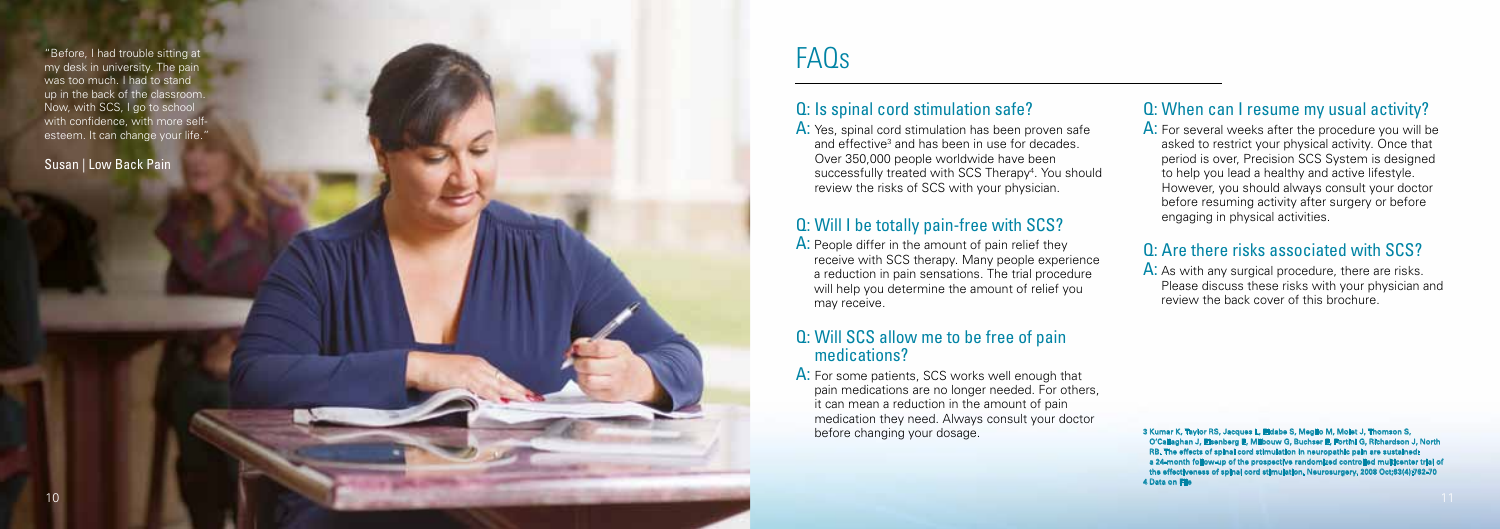#### Q: Can I actually control the stimulation therapy?

A: Yes, the Precision cordless remote control allows you to turn stimulation on and off, increase and decrease the level of stimulation and target different pain areas using settings or programs designed specifically for you.

A: It's up to you. The Precision SCS System is designed for 24-hour-a-day use, should you wish. However, there are a few limitations, which your physician can describe. For instance, you should not charge while sleeping or use while driving.

### Q: Do I use my SCS System 24 hours a day?

A: The Precision Rechargeable SCS Systems use powerful, rechargeable battery technology that can last up to 12 years for the Precision Spectra System and up to 25 years for Precision Plus System.

The Precision Novi System is a non-rechargeable system, the longevity will depend of the usage and settings, although in average will be about 5 years.

### Q: How long will my spinal cord stimulator last?

A: Precision SCS System is designed to cover several pain areas at the same time. You can use your remote control to adjust the amount of stimulation for each pain area.

A: Recharging the implant battery is designed to be convenient and simple. The charger is lightweight, cordless and portable, so you can charge on the go. Either an adhesive patch or soft cloth belt (included with the charger) can be used to recharge.

A: Precision SCS System features a contoured oval shape and is small in size. Your doctor can position it in the most comfortable and convenient location in your body. While patients often report that they can feel the unit by pressing on their skin, in most cases it is not visible to others.

#### Q: What about travelling, especially airport security systems (airport, shops, etc)?

#### Q: Can one SCS System help me with pain in multiple areas?

A: Metal detectors, x-ray machines, security scanners and other security devices will not damage the implant, but may cause unintentional stimulation. The implant may also activate metal detector alarms. It is recommended you carry your patient ID card at all times.

#### Q: How convenient is it to recharge the implant battery?

A: Strong magnetic fields and radio waves used during an MRI procedure can interfere with implanted SCS devices. Whilst no SCS device can be described as MRI-Safe, there are a number of SCS devices available which are MRI-Conditional. The Precision Plus and Precision Spectra systems are both MRI-Conditional devices and patients with these devices are able to undergo head only MRI scans under specific conditions. You should consult your doctor before to proceed to any diagnostic imagine tool and clarify which is the most appropriate option for you.

\*Based on average settings reported by Oakley, Stimulation Power by Disease Diagnosis in Spinal Cord Stimulation, 2006. 2006. The context of the Spinal Cord Stimulation, 2006. 2006.

#### Q: Will I feel the implant? Is it visible to others?

#### Q: Can I receive a MRI scan with an SCS System implanted?

### FAQs (Continued)

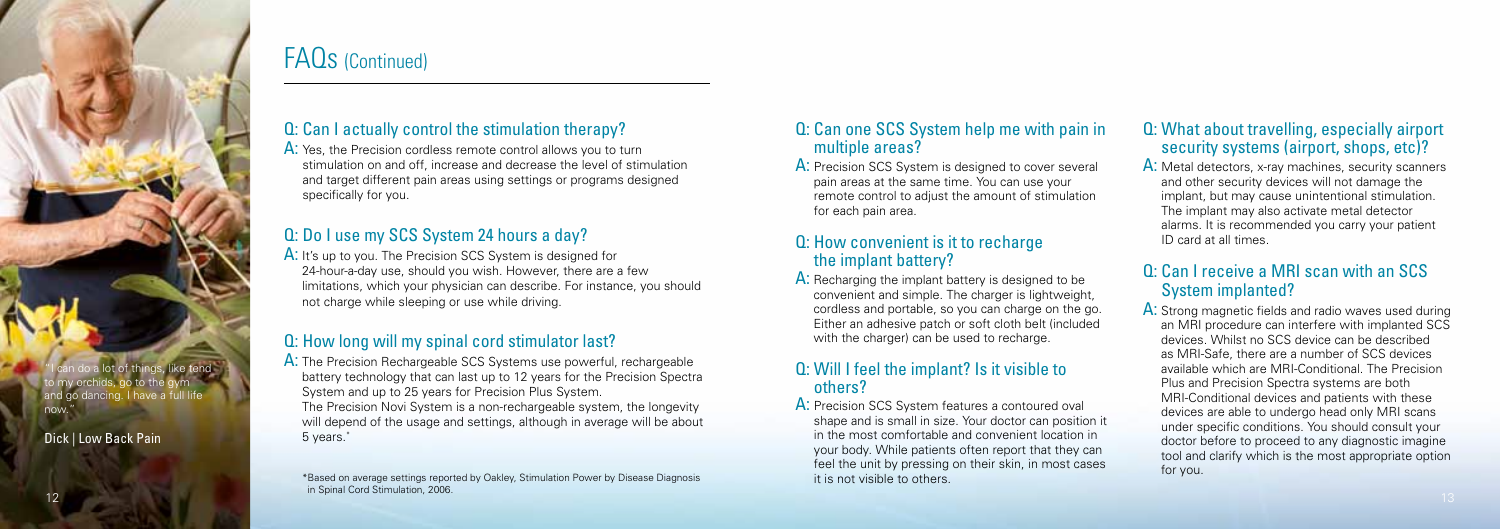SCS Therapy is generally considered successful if your pain is reduced by 50 percent, if you are able to get back to your daily activities, if your need for pain medication is reduced and/or if you're able to relax and sleep better.

Talk to your doctor to see if Spinal Cord Stimulation can help you manage your chronic pain where other interventions have failed.

"Instead of having a grinding, burning sensation going through me, I've got this nice, comforting, kind-ofmassaging feeling. When I first turned the stimulator on, it felt like a weight was lifted off me, it felt so good! I felt like giving this a try was the right thing to do.I'm sure glad I did."

Meghann | Chronic Pain

### **Conclusion**